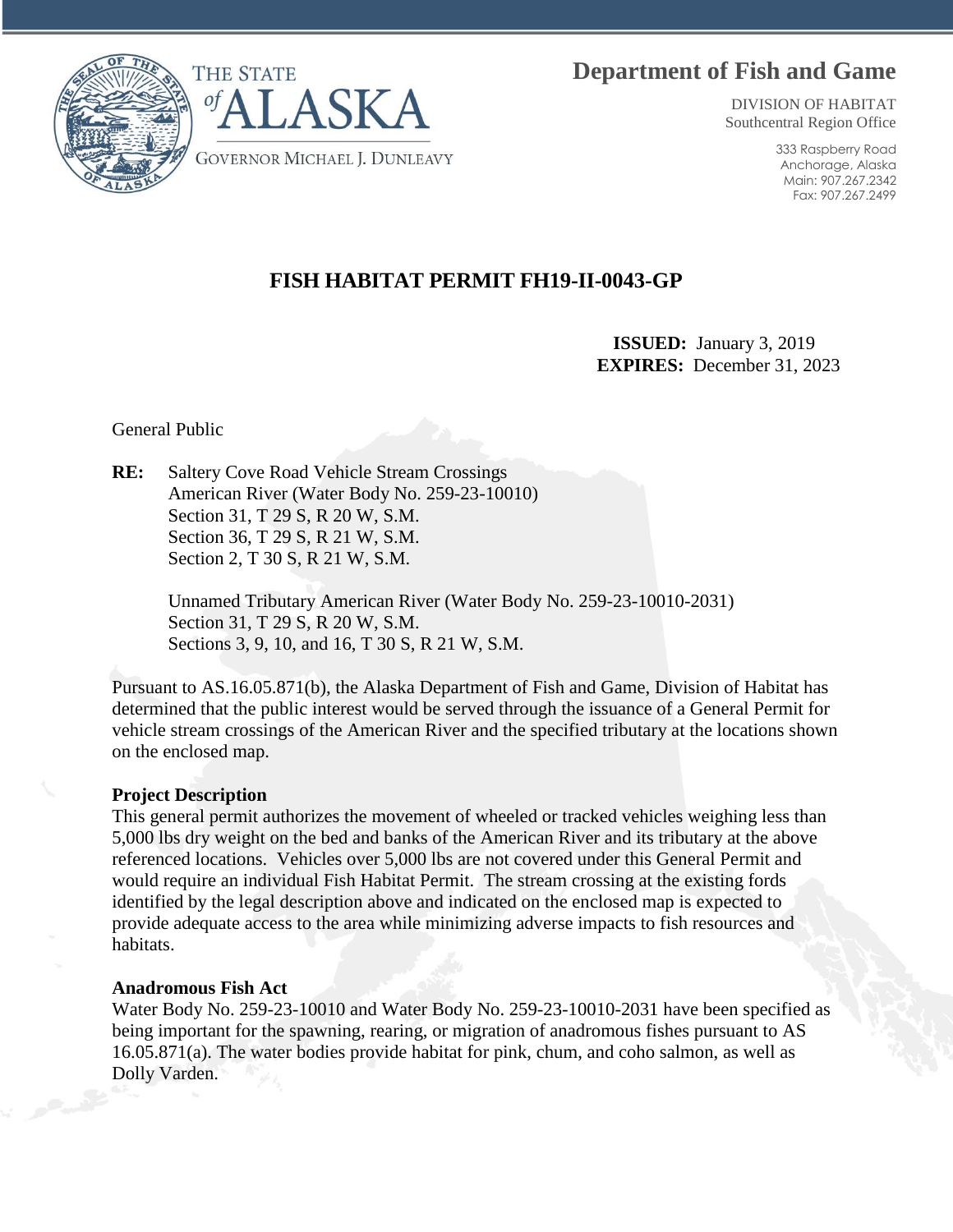In accordance with AS 16.05.871(d), authorization is hereby given for the general public to ford the American River and the unnamed tributary at the identified crossings subject to the project description, the following stipulations, and the permit terms.

- 1. Stream crossings shall be made from bank to bank in a direction substantially perpendicular to the stream flow.
- 2. Stream crossings shall be made only at locations with gradually sloping banks. There shall be no crossings at locations with sheer or cut banks.
- 3. Streambanks and streambeds shall not be altered or disturbed in any way to facilitate crossings.
- 4. Vehicles shall not be parked in open water. Parking below ordinary high water is authorized only on frozen surfaces or exposed gravel bars.
- 5. Vehicles shall not be refueled or serviced below ordinary high water. Vehicles leaking oil or other hazardous substances are prohibited from crossing the creek.

### **Permit Terms**

This letter constitutes a permit issued under the authority of AS 16.05.871 and must be retained on site during project activities. Please be advised that this determination applies only to activities regulated by the Division of Habitat; other agencies also may have jurisdiction under their respective authorities. This determination does not relieve you of your responsibility to secure other permits; state, federal, or local. You are still required to comply with all other applicable laws.

You are responsible for the actions of contractors, agents, or other persons who perform work to accomplish the approved project. For any activity that significantly deviates from the approved plan, you shall notify the Division of Habitat and obtain written approval in the form of a permit amendment before beginning the activity. Any action that increases the project's overall scope or that negates, alters, or minimizes the intent or effectiveness of any provision contained in this permit will be deemed a significant deviation from the approved plan. The final determination as to the significance of any deviation and the need for a permit amendment is the responsibility of the Division of Habitat. Therefore, we recommend you consult the Division of Habitat immediately before considering any deviation from the approved plan.

You shall give an authorized representative of the state free and unobstructed access to the permit site, at safe and reasonable times, for the purpose of inspecting or monitoring compliance with any provision of this permit. You shall furnish whatever assistance and information the authorized representative reasonably requires for monitoring and inspection purposes.

In addition to the penalties provided by law, this permit may be terminated or revoked for failure to comply with its provisions or failure to comply with applicable statutes and regulations. You shall mitigate any adverse effect upon fish or wildlife, their habitats, or any restriction or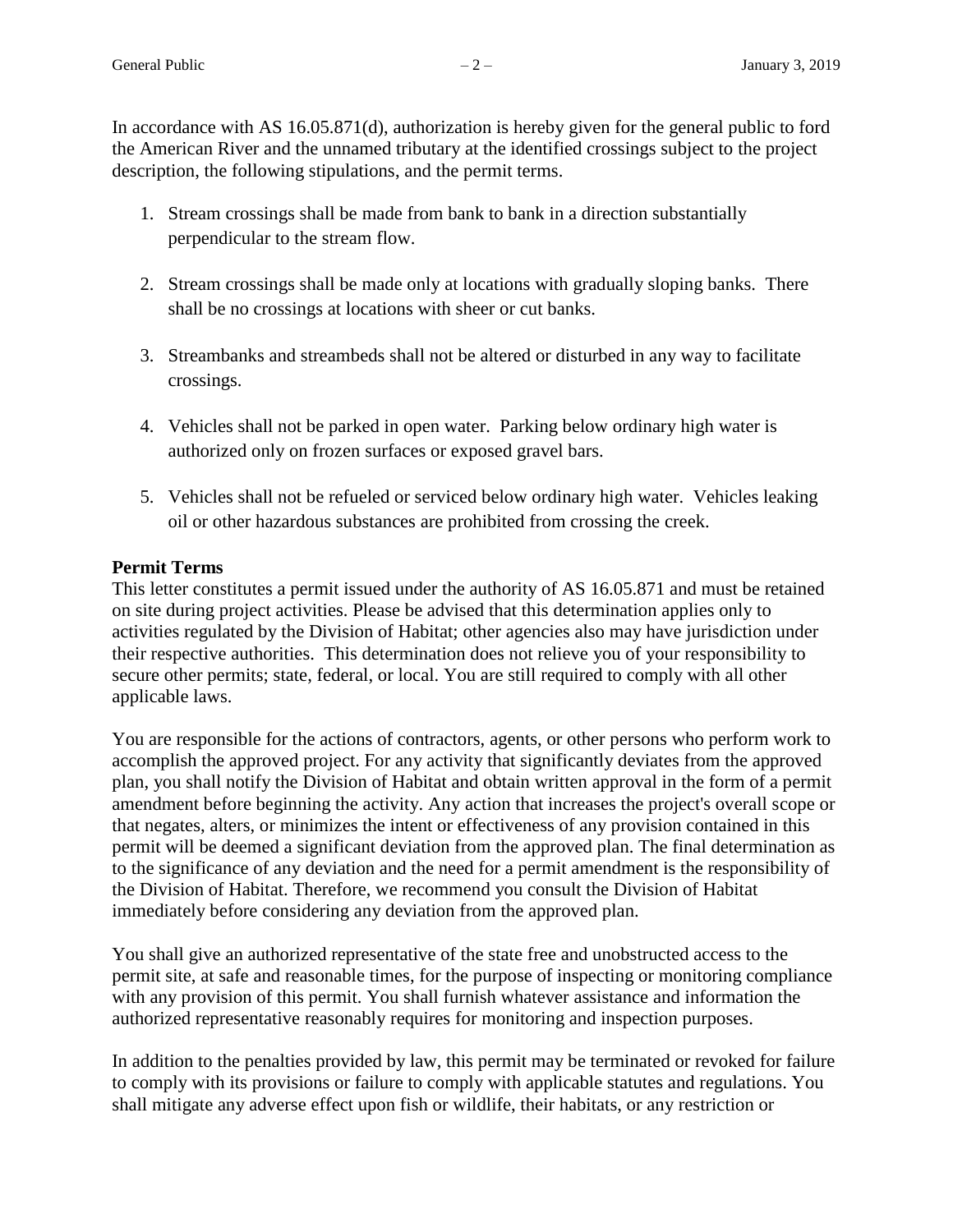interference with public use that the commissioner determines was a direct result of your failure to comply with this permit or any applicable law.

You shall indemnify, save harmless, and defend the department, its agents, and its employees from any and all claims, actions, or liabilities for injuries or damages sustained by any person or property arising directly or indirectly from permitted activities or your performance under this permit. However, this provision has no effect if, and only if, the sole proximate cause of the injury is the department's negligence.

You may appeal this permit decision relating to AS 16.05.871 in accordance with the provisions of AS 44.62.330-630.

Please direct questions about this permit to Habitat Biologist Will Frost at 267-2813 or william.frost@alaska.gov.

Sincerely, Doug Vincent-Lang Acting Commissioner

Benkor

By Ron Benkert Southcentral Regional Supervisor

Enclosures: Stream Crossing Map

Cc: AWT, Kodiak

Email cc: N. Svoboda, ADF&G T. Hansen, ADF&G T. Polum, ADF&G A. Ott, ADF&G K. Schaberg, ADF&G J. Rypkema, ADEC C. Larson, ADNR M. Slife, KIB USACE, Regulatory Branch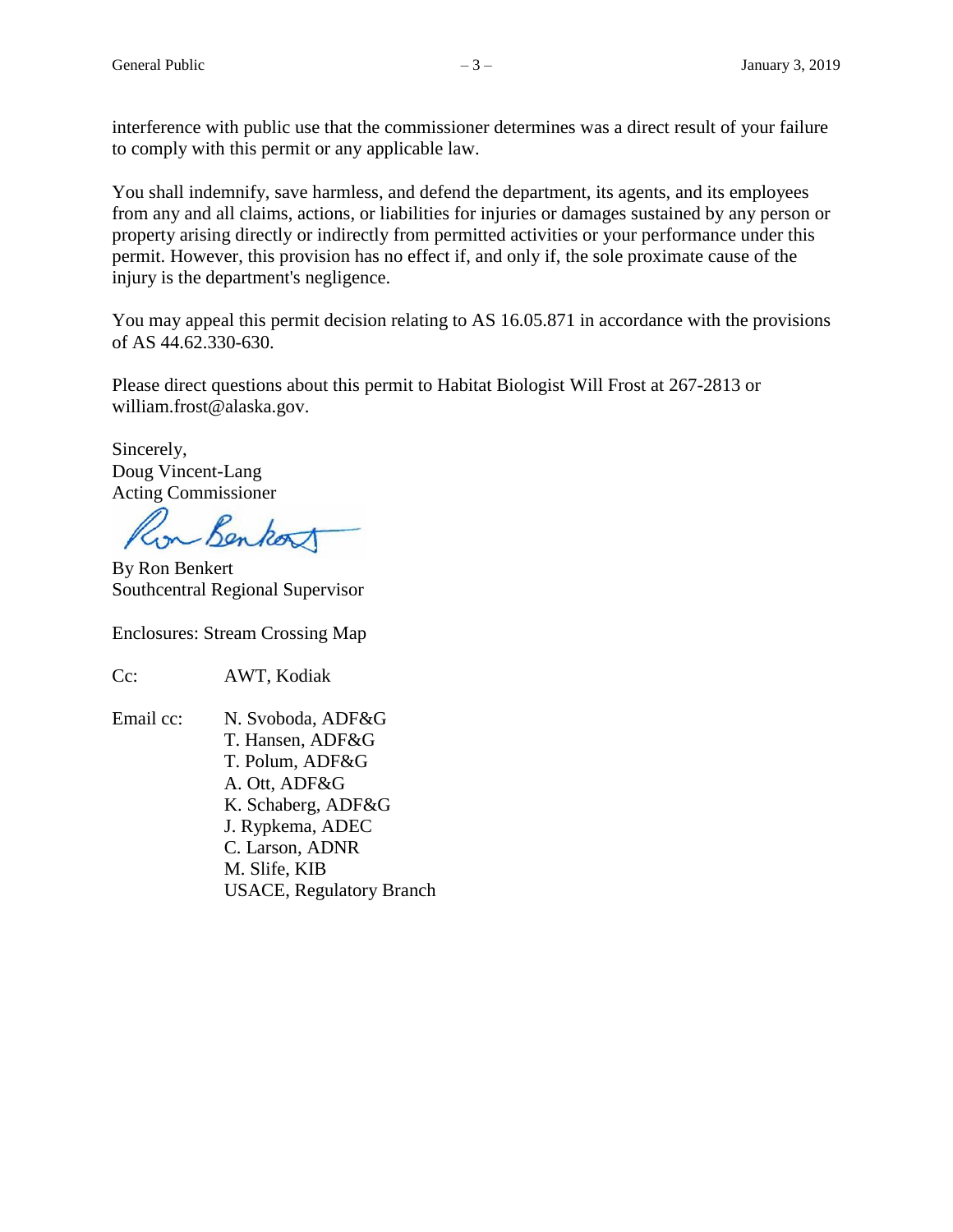### FISH HABITAT PERMIT FH18-II-0043-GP

# APPROVED STREAM CROSSING – MAP

|                | <b>Crossing Number Location</b> |                       |
|----------------|---------------------------------|-----------------------|
|                |                                 | 57.6328 N, 152.5367 W |
| $\overline{2}$ |                                 | 57.6311 N, 152.5403 W |
| 3              |                                 | 57.6286 N, 152.5429 W |
| $\overline{4}$ |                                 | 57.6239 N, 152.5462 W |
| 5              |                                 | 57.6214 N, 152.5535 W |
| 6              |                                 | 57.6208 N, 152.5575 W |
| 7              |                                 | 57.6206 N, 152.5595 W |
| 8              |                                 | 57.6202 N, 152.5633 W |
| 9              |                                 | 57.6160 N, 152.5788 W |
| 10             |                                 | 57.6153 N, 152.5803 W |
| 11             |                                 | 57.5933 N, 152.6451 W |
| 12             |                                 | 57.5930 N, 152.6482 W |
| 13             |                                 | 57.5922 N, 152.6503 W |
| 14             |                                 | 57.5916 N, 152.6514 W |
| 15             |                                 | 57.5910 N, 152.6519 W |
| 16             |                                 | 57.5891 N, 152.6540 W |
| 17             |                                 | 57.5884 N, 152.6557 W |
| 18             |                                 | 57.5854 N, 152.6613 W |
| 19             |                                 | 57.5818 N, 152.6689 W |